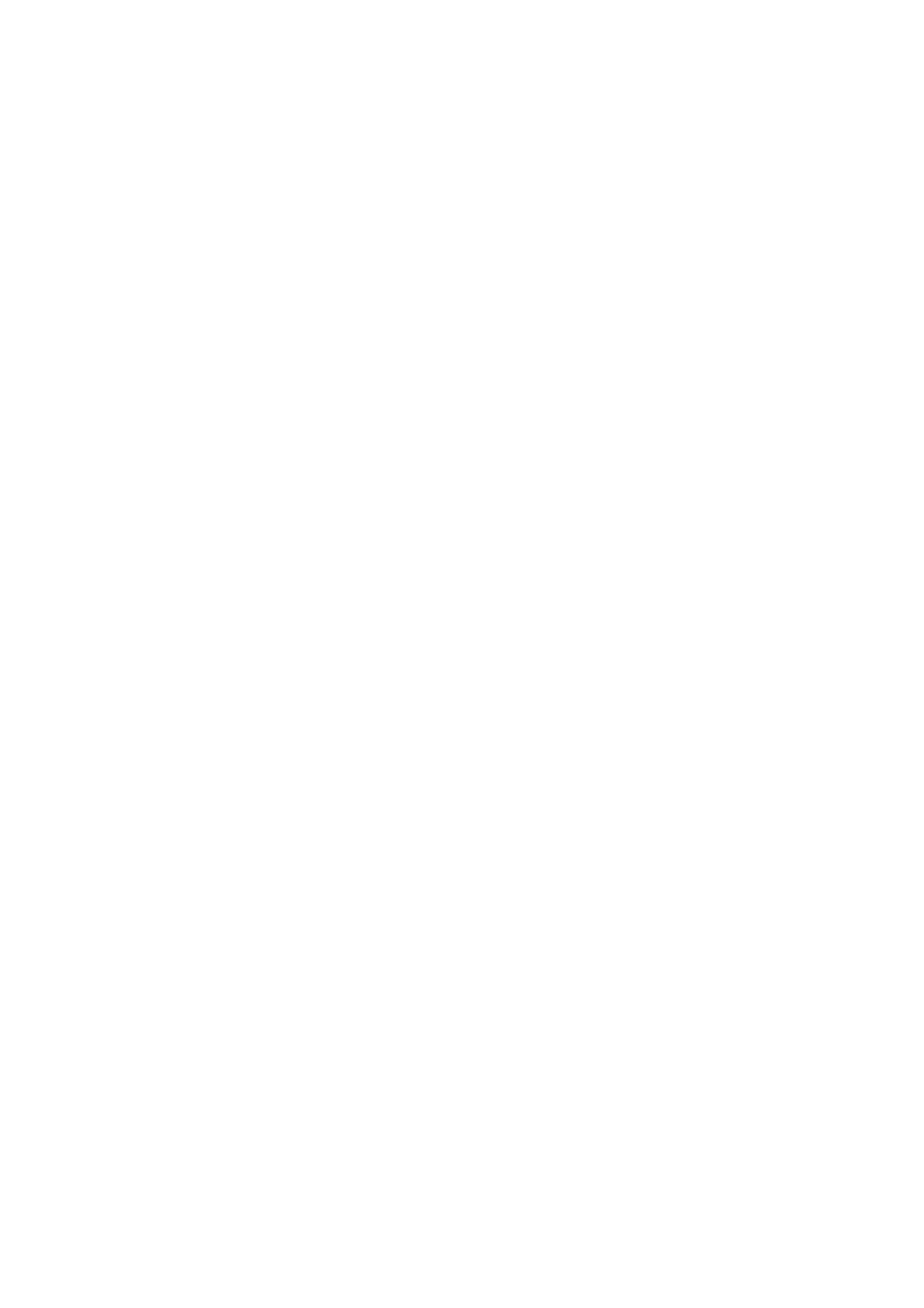*This PUBLIC BILL, originated in the LEGISLATIVE COUNCIL and, having this day passed, is now ready for presentation to the LEGISLATIVE ASSEMBLY for its concurrence.*

*Legislative Council*

*Clerk of the Parliaments.*



New South Wales

## **Firearms Amendment Bill 2008**

Act No , 2008

An Act to amend the *Firearms Act 1996* and the *Firearms Regulation 2006* to make further provision with respect to the regulation and control of firearms; and for other purposes.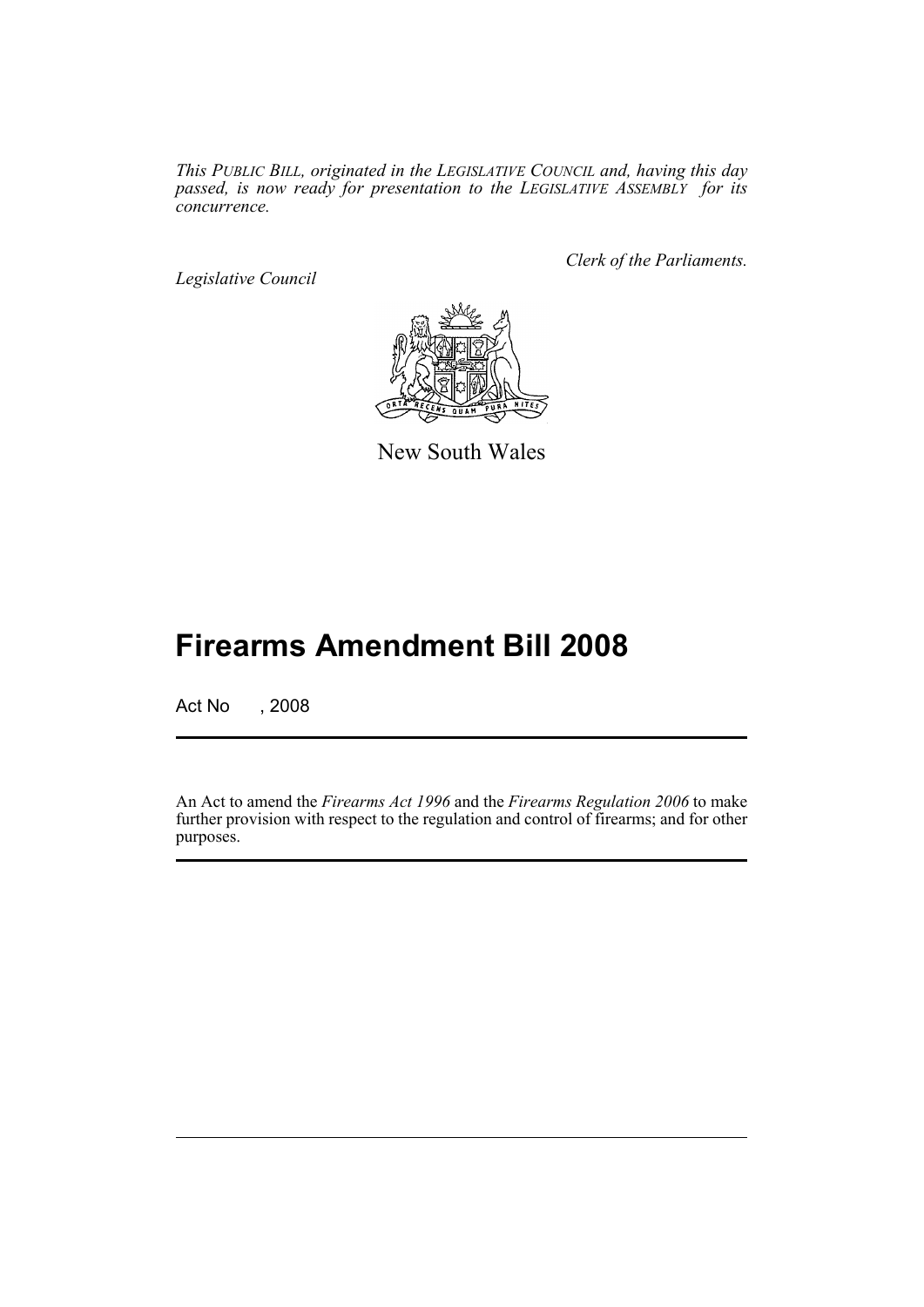## Clause 1 Firearms Amendment Bill 2008

<span id="page-3-5"></span><span id="page-3-4"></span><span id="page-3-3"></span><span id="page-3-2"></span><span id="page-3-1"></span><span id="page-3-0"></span>

|              |     | The Legislature of New South Wales enacts:                                                                                                                | 1                     |
|--------------|-----|-----------------------------------------------------------------------------------------------------------------------------------------------------------|-----------------------|
| 1            |     | <b>Name of Act</b>                                                                                                                                        | 2                     |
|              |     | This Act is the Firearms Amendment Act 2008.                                                                                                              | 3                     |
| $\mathbf{2}$ |     | Commencement                                                                                                                                              | $\overline{4}$        |
|              |     | This Act commences 3 months after the date of assent to this Act, unless<br>commenced sooner by proclamation.                                             | 5<br>6                |
| 3            |     | Amendment of Firearms Act 1996 No 46                                                                                                                      | $\overline{7}$        |
|              |     | The <i>Firearms Act 1996</i> is amended as set out in Schedule 1.                                                                                         | 8                     |
| 4            |     | <b>Amendment of Firearms Regulation 2006</b>                                                                                                              | 9                     |
|              |     | The <i>Firearms Regulation 2006</i> is amended as set out in Schedule 2.                                                                                  | 10 <sup>1</sup>       |
| 5            |     | <b>Explanatory notes</b>                                                                                                                                  | 11                    |
|              |     | The matter appearing under the heading "Explanatory note" in<br>Schedule 1 or 2 does not form part of this Act.                                           | 12 <sup>2</sup><br>13 |
| 6            |     | <b>Repeal of Act</b>                                                                                                                                      | 14                    |
|              | (1) | This Act is repealed on the day following the day on which all of the<br>provisions of this Act have commenced.                                           | 15<br>16              |
|              | (2) | The repeal of this Act does not, because of the operation of section 30<br>of the <i>Interpretation Act 1987</i> , affect any amendment made by this Act. | 17<br>18              |
|              |     |                                                                                                                                                           |                       |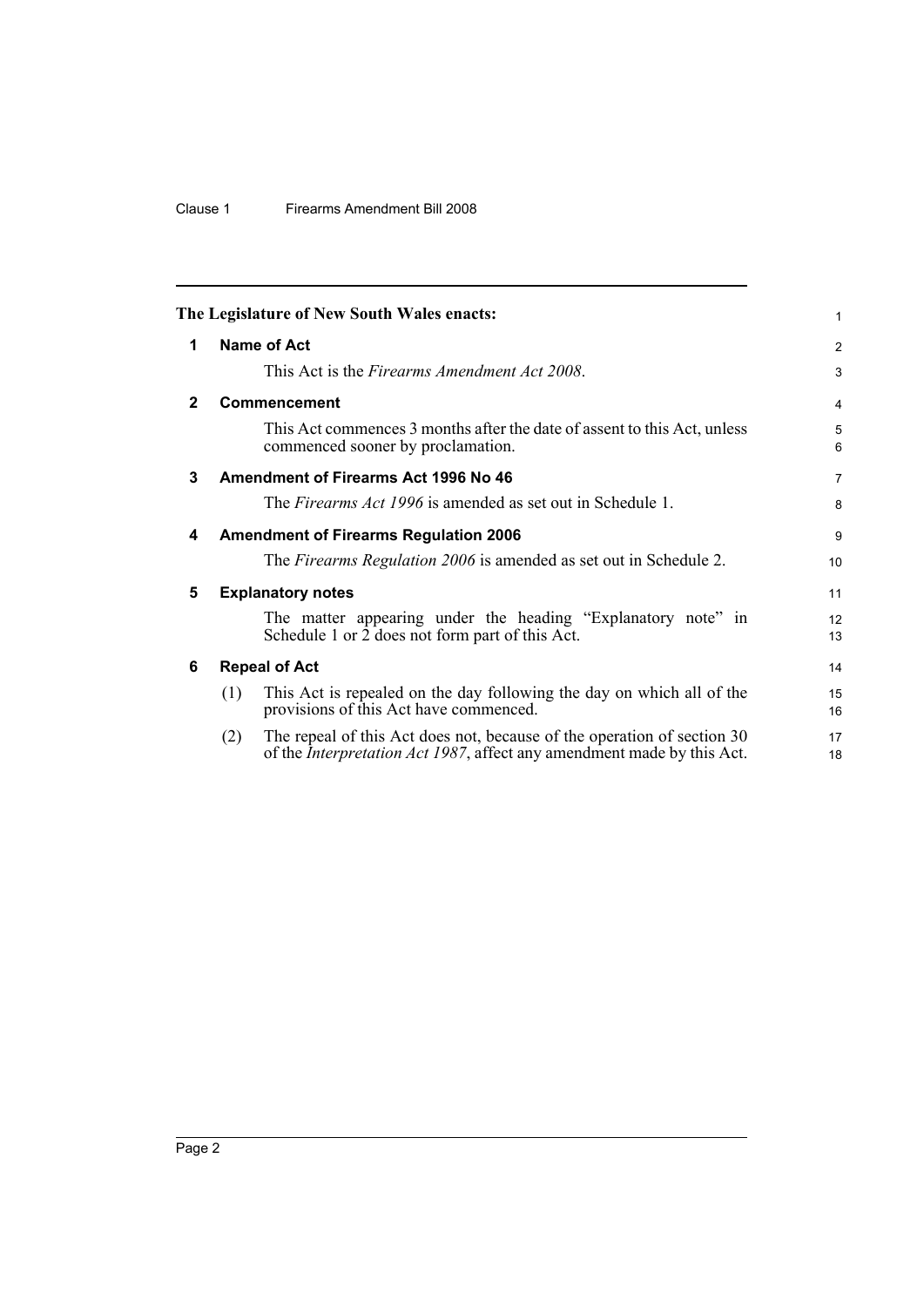Amendment of Firearms Act 1996 Schedule 1

<span id="page-4-0"></span>

|     | <b>Schedule 1</b> |                         |                                                  | <b>Amendment of Firearms Act 1996</b>                                                                                                                                                                                                                                                                                                                                                                                                                                                                                                        | 1                                            |
|-----|-------------------|-------------------------|--------------------------------------------------|----------------------------------------------------------------------------------------------------------------------------------------------------------------------------------------------------------------------------------------------------------------------------------------------------------------------------------------------------------------------------------------------------------------------------------------------------------------------------------------------------------------------------------------------|----------------------------------------------|
|     |                   |                         |                                                  | (Section 3)                                                                                                                                                                                                                                                                                                                                                                                                                                                                                                                                  | 2                                            |
| [1] |                   |                         | <b>Section 4 Definitions</b>                     |                                                                                                                                                                                                                                                                                                                                                                                                                                                                                                                                              | 3                                            |
|     |                   |                         | Insert in alphabetical order in section $4(1)$ : |                                                                                                                                                                                                                                                                                                                                                                                                                                                                                                                                              | 4                                            |
|     |                   |                         | theatrical productions.                          | <i>theatrical armourer</i> means a person who carries on a business of<br>providing firearms for the purposes of film, television or                                                                                                                                                                                                                                                                                                                                                                                                         | 5<br>6<br>$\overline{7}$                     |
| [2] |                   |                         | Section 4 (1), definition of "firearms dealer"   |                                                                                                                                                                                                                                                                                                                                                                                                                                                                                                                                              | 8                                            |
|     |                   |                         | Insert at the end of the definition:             |                                                                                                                                                                                                                                                                                                                                                                                                                                                                                                                                              | 9                                            |
|     |                   |                         |                                                  | , and includes a theatrical armourer.                                                                                                                                                                                                                                                                                                                                                                                                                                                                                                        | 10                                           |
|     |                   | <b>Explanatory note</b> | obtain a permit to acquire the firearm.          | Items [1] and [2], together with the amendment made by item [5], will enable theatrical<br>armourers to be treated as firearms dealers under the Firearms Act 1996 (the Act) and<br>to be issued with firearms dealer licences instead of theatrical armourer permits under<br>the Firearms Regulation 2006 (the Regulation). Similar amendments were made in<br>relation to club armourers soon after the commencement of the Act. As licensed<br>firearms dealers, theatrical armourers will not, when acquiring a firearm, be required to | 11<br>12<br>13<br>14<br>15<br>16<br>17<br>18 |
| [3] |                   |                         | Sections 6A and 6B                               |                                                                                                                                                                                                                                                                                                                                                                                                                                                                                                                                              | 19                                           |
|     |                   |                         | Insert after section 6:                          |                                                                                                                                                                                                                                                                                                                                                                                                                                                                                                                                              | 20                                           |
|     | 6A                |                         |                                                  | <b>Exemption relating to firearms manufactured before 1900</b>                                                                                                                                                                                                                                                                                                                                                                                                                                                                               | 21                                           |
|     |                   | (1)                     | that:                                            | This section applies to any firearm manufactured before 1900                                                                                                                                                                                                                                                                                                                                                                                                                                                                                 | 22<br>23                                     |
|     |                   |                         | (a)<br>cartridges, or                            | is not capable of discharging breech-loaded metallic                                                                                                                                                                                                                                                                                                                                                                                                                                                                                         | 24<br>25                                     |
|     |                   |                         | (b)<br>available.                                | is a firearm the ammunition for which is determined by the<br>Commissioner to be ammunition that is not commercially                                                                                                                                                                                                                                                                                                                                                                                                                         | 26<br>27<br>28                               |
|     |                   | (2)                     |                                                  | Sections 31, 50 (b) and 51 (1) (b) (ii) and $(1A)$ (ii) do not apply<br>in relation to a firearm to which this section applies.                                                                                                                                                                                                                                                                                                                                                                                                              | 29<br>30                                     |
|     |                   | (3)                     | section applies.                                 | A person does not commit an offence under section 36 with<br>respect to an unregistered firearm if it is a firearm to which this                                                                                                                                                                                                                                                                                                                                                                                                             | 31<br>32<br>33                               |
|     |                   | (4)                     |                                                  | Nothing in this section authorises the use of any firearm.                                                                                                                                                                                                                                                                                                                                                                                                                                                                                   | 34                                           |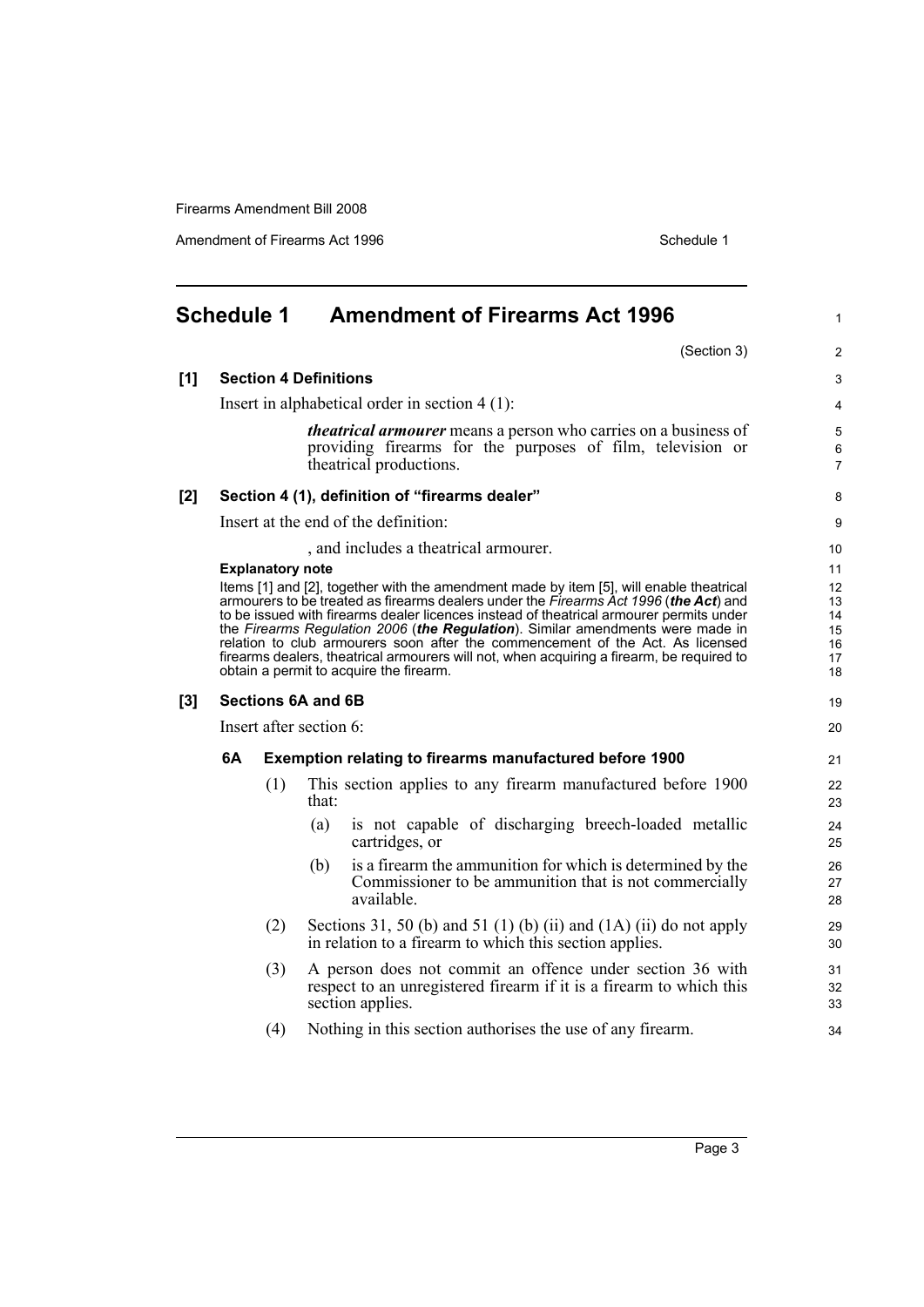Schedule 1 Amendment of Firearms Act 1996

(5) Any determination by the Commissioner of the ammunition that is not commercially available for the purposes of this section must be published in the Gazette.

1 2 3

#### **6B Exemption for unlicensed persons shooting on approved ranges and for persons undertaking firearms safety training courses**

- (1) A person is exempt from any requirement under this Act to be authorised by a licence or permit to possess or use a firearm (other than a prohibited firearm) if the person possesses or uses the firearm only:
	- (a) at a shooting range approved by the Commissioner in accordance with the regulations and while under the direct supervision of a person who is authorised by a licence to possess or use a firearm of that kind, or
	- (b) while participating in a firearms safety training course approved by the Commissioner in accordance with the regulations and while under the direct supervision of a firearms instructor approved by the Commissioner in accordance with the regulations.
- (2) Any such exemption from the requirement to be authorised by a licence or permit to possess or use a firearm is subject to the requirements prescribed by the regulations.
- (3) This section does not apply in relation to a person who is under the age of 12 years.

#### **Explanatory note**

Item [3] inserts expanded versions of certain exemptions from the Act that are currently contained in the *Firearms Regulation 2006*. Proposed section 6A will exempt persons from being required to have a permit to acquire, or from being required to register, any firearm manufactured before 1900 if the firearm does not take breech-loaded metallic cartridges or is a firearm for which ammunition is not commercially available. The exemption provided under the proposed section does not however allow any such firearm to be fired.

Proposed section 6B will enable unlicensed persons to shoot on approved ranges under supervision and subject to the requirements set out in the regulations (see Schedule 2 [24]). The proposed section also exempts supervised persons who are handling firearms as part of an approved firearms training course from the requirement to be licensed.

### **[4] Section 8 Licence categories and authority conferred by licence**

Insert "or a theatrical armourer" after "other than a club armourer" in the matter relating to firearms dealer licences in section 8 (1).

#### **Explanatory note**

Item [4] is consequential on the amendments made by items [1], [2] and [5].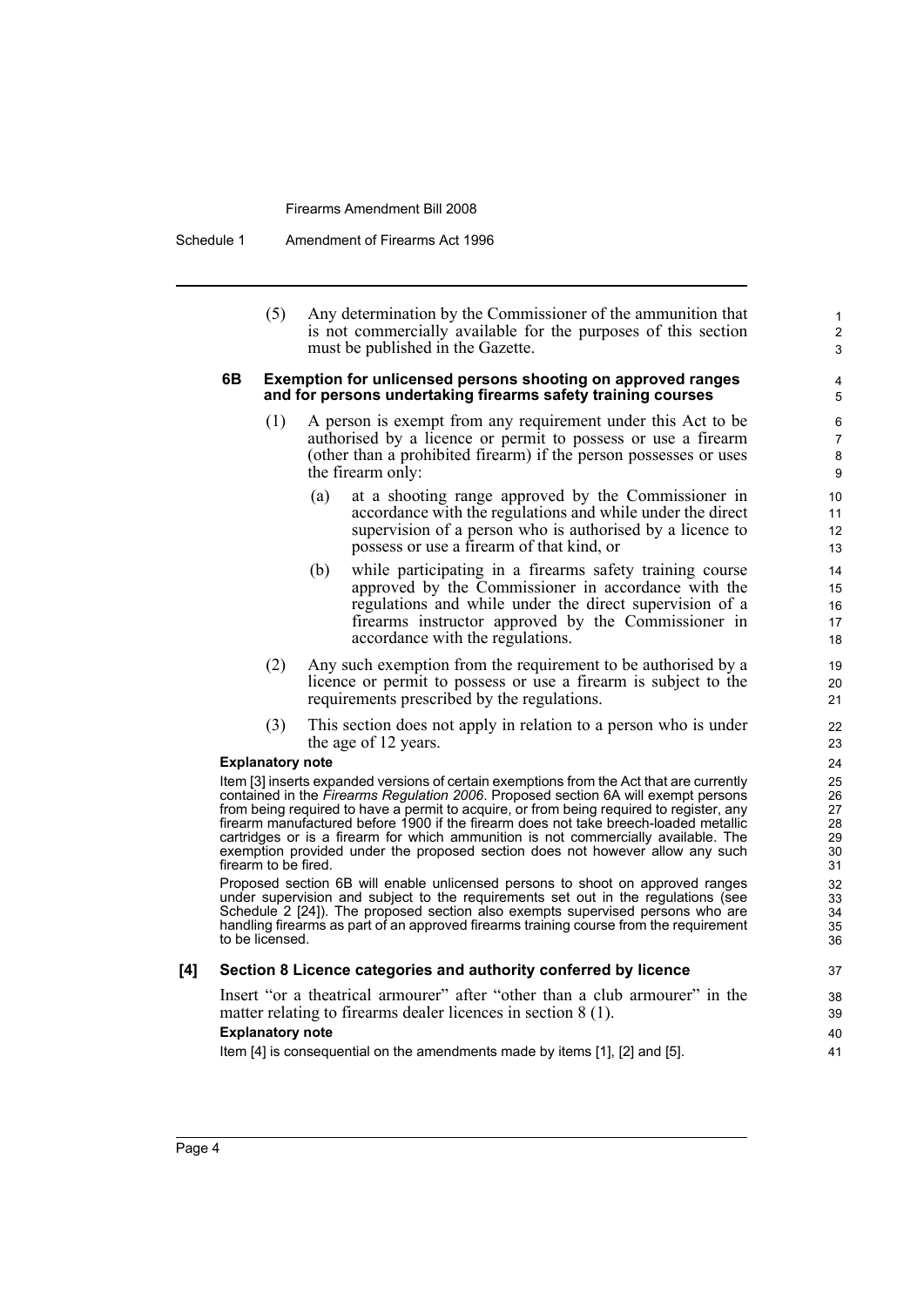Amendment of Firearms Act 1996 Schedule 1

#### **[5] Section 8 (1)** Insert at the end of the matter relating to firearms dealer licences: In the case of a theatrical armourer, authorises the licensee to possess, use, manufacture, convert, purchase, sell, transfer, supply, repair, maintain or test firearms (and blank cartridges for those firearms) in the licensee's capacity as a theatrical armourer. The authority conferred by a firearms dealer licence issued to a theatrical armourer extends to any employee of the licensee who is authorised in writing by the Commissioner. **Explanatory note** Item [5] specifies the authority conferred by a firearms dealer licence that is issued to a theatrical armourer. The authority conferred by such a licence is similar to the authority currently conferred by a theatrical armourer's permit under the Regulation. Existing theatrical armourers who have a permit will be taken to be licensed under the Act (see item [14]). **[6] Section 11 General restrictions on issue of licences** Insert after section 11 (2): (2A) Subsection (2) does not apply if the application is for the renewal of a licence (including the renewal of a category A or B licence that involves the addition of either of those licence categories to the previous licence). **Explanatory note** Item [6] provides that the mandatory 28-day waiting period for the issuing of a licence does not apply if the application is for the renewal of a licence. **[7] Section 17A Special provisions relating to category C licences issued for clay target shooting purposes** Insert "(or such other body as may be approved by the Commissioner)" after "Association" in section 17A (4). **Explanatory note** Under section 17A of the Act, an applicant for a special category C licence (which authorises the person to use a self-loading or pump action shotgun in a recognised clay target shooting competition) must provide a statement to the effect that the applicant is a member of a shooting club which is affiliated with the Australian Clay Target Association. Item [7] will enable the Commissioner of Police to approve other bodies to which an applicant's shooting club may be affiliated. **[8] Section 31 Permits to acquire firearms** Omit section 31 (3) (b) and (4). **Explanatory note** Item [8] is consequential on the amendment made by item [9]. 1  $\mathfrak{p}$ 3 4 5 6 7 8 9 10 11 12 13 14 15 16 17 18 19 20 21 22 23 24 25 26 27 28 29 30 31 32 33 34 35 36 37 38 39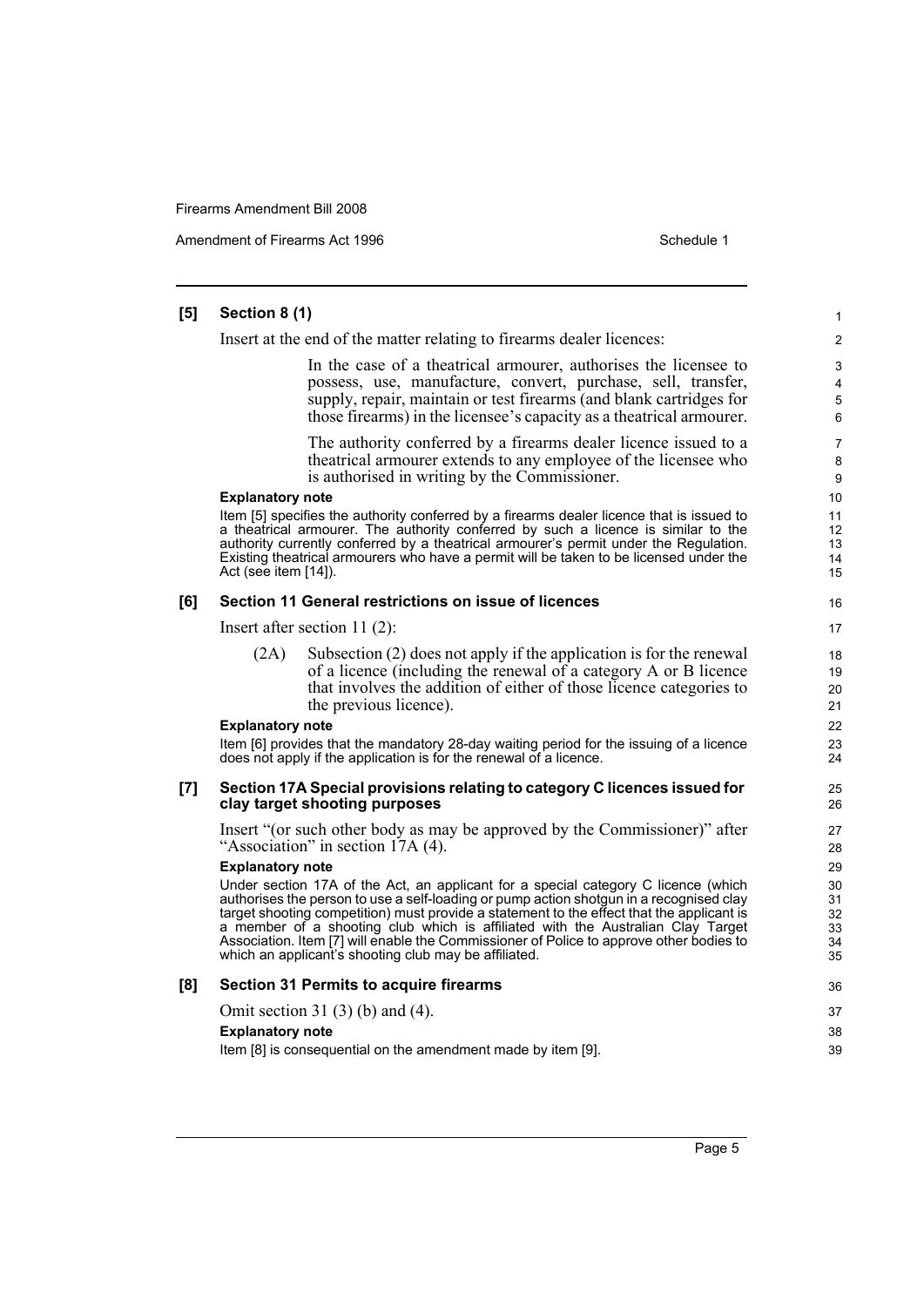Schedule 1 Amendment of Firearms Act 1996

## **[9] Section 31A** Insert after section 31: **31A Waiting period for issuing permits to acquire firearms** (1) The Commissioner must not issue a permit authorising a person to acquire a firearm until after the end of the period of 28 days following the day on which the application for the permit is made. (2) Subsection (1) does not apply in relation to an application for a permit to acquire a firearm to which a particular category of licence applies if, at the time the application is made, a firearm to which that licence category applies is registered in the applicant's name. (3) For the purposes of subsection (2), a category A and category B licence are taken to be the same licence category. **Explanatory note** Under section 50 of the Act, a person (other than a licensed firearms dealer) must not purchase a firearm unless the person is authorised to acquire the firearm by a permit issued by the Commissioner of Police. Section 31 of the Act currently provides that a separate permit is required for each firearm to be acquired by a person and a mandatory 28-day waiting period applies before the Commissioner can issue the person with a permit to acquire. Item [9] restates the 28-day waiting period currently in section 31 of the Act but provides that it does not apply if the applicant already has registered in his or her name a firearm of the same kind as the firearm that is the subject of the permit application. **[10] Section 52 Use of mail for sending firearms and barrels** Insert after section 52 (4): (4A) It is not an offence under subsection (1) or (2) if the firearm or firearm barrel is sent by a licensed firearms dealer to another licensed firearms dealer by a form of post that requires delivery in person to the addressee. (4B) It is not an offence under subsection (3) if the person who is directed or requested to send the firearm or firearm barrel is a licensed firearms dealer (or a firearms dealer licensed under the law of another State) and the firearms dealer is directed or requested to send the firearm or barrel to a licensed firearms dealer by a form of post that requires delivery in person to the addressee. **Explanatory note** Item [10] provides that the offences of sending or receiving a firearm or firearm barrel by mail do not apply if the firearm or barrel is sent by a licensed firearms dealer to another licensed dealer by a form of post that requires delivery in person to the addressee (such as registered mail).

1  $\mathfrak{p}$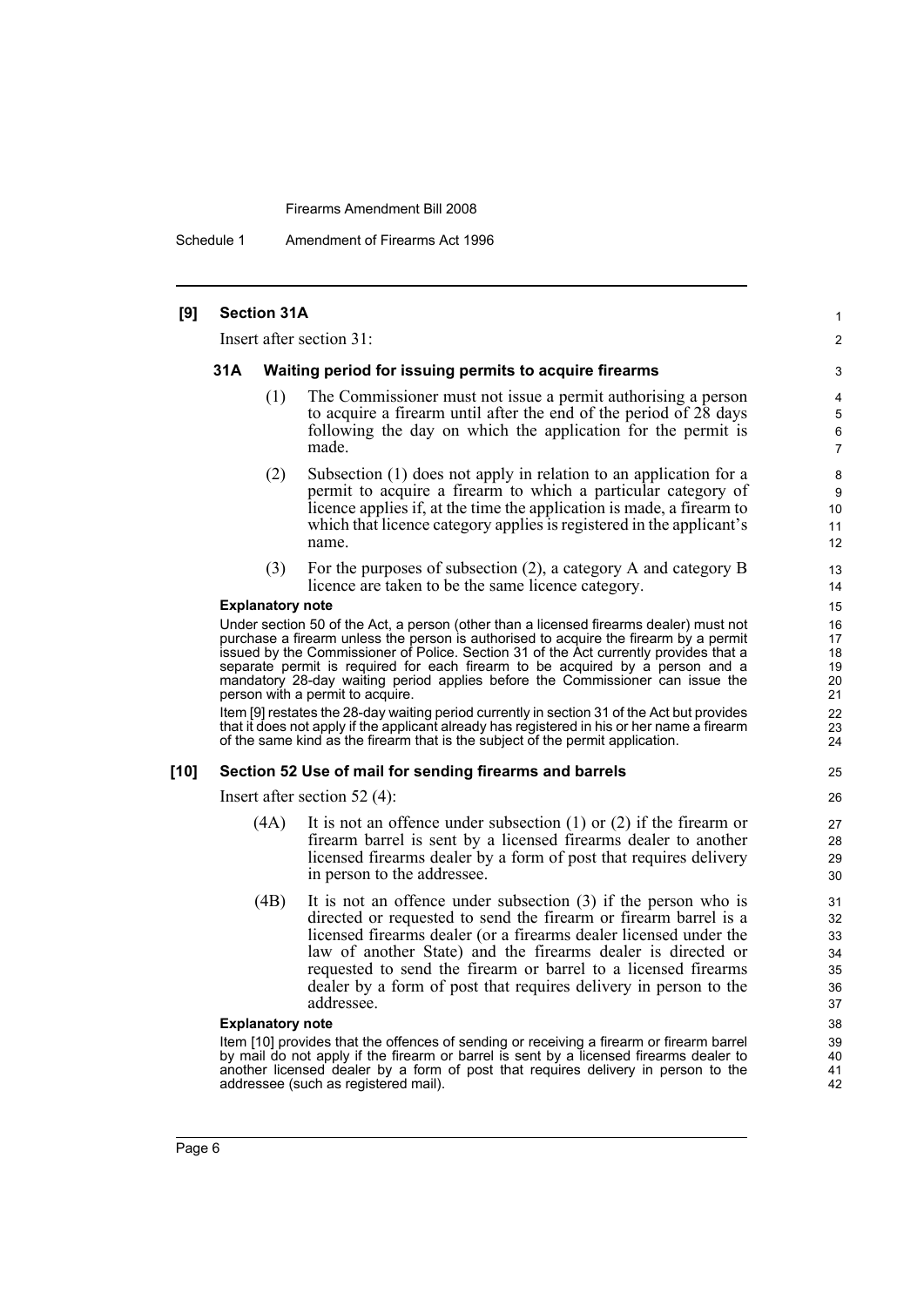Amendment of Firearms Act 1996 Schedule 1

| $[11]$ |     |                         | Section 53 Use of mail for sending firearms outside this State                                                                                                                                                                                                                                                                     | 1                          |
|--------|-----|-------------------------|------------------------------------------------------------------------------------------------------------------------------------------------------------------------------------------------------------------------------------------------------------------------------------------------------------------------------------|----------------------------|
|        |     |                         | Omit "security mail" from section 53 (c).                                                                                                                                                                                                                                                                                          | $\overline{\mathbf{c}}$    |
|        |     | <b>Explanatory note</b> | Insert instead "a form of post that requires delivery in person to the addressee".<br>Item [11] replaces a reference to security mail so that the provision will be consistent                                                                                                                                                     | 3<br>4<br>5                |
|        |     |                         | with the proposed amendments made by item [10].                                                                                                                                                                                                                                                                                    | 6                          |
| $[12]$ |     | <b>Section 85A</b>      |                                                                                                                                                                                                                                                                                                                                    | 7                          |
|        |     |                         | Insert after section 85:                                                                                                                                                                                                                                                                                                           | 8                          |
|        | 85A |                         | <b>Penalty notices</b>                                                                                                                                                                                                                                                                                                             | 9                          |
|        |     | (1)                     | An authorised officer may serve a penalty notice on a person if it<br>appears to the officer that the person has committed an offence<br>under this Act or the regulations, being an offence prescribed by<br>the regulations as a penalty notice offence.                                                                         | 10<br>11<br>12<br>13       |
|        |     | (2)                     | A penalty notice is a notice to the effect that, if the person served<br>does not wish to have the matter determined by a court, the<br>person can pay, within the time and to the person specified in the<br>notice, the amount of the penalty prescribed by the regulations for<br>the offence if dealt with under this section. | 14<br>15<br>16<br>17<br>18 |
|        |     | (3)                     | A penalty notice may be served personally or by post.                                                                                                                                                                                                                                                                              | 19                         |
|        |     | (4)                     | If the amount of penalty prescribed for an alleged offence is paid<br>under this section, no person is liable to any further proceedings<br>for the alleged offence.                                                                                                                                                               | 20<br>21<br>22             |
|        |     | (5)                     | Payment under this section is not to be regarded as an admission<br>of liability for the purpose of, and does not in any way affect or<br>prejudice, any civil claim, action or proceeding arising out of the<br>same occurrence.                                                                                                  | 23<br>24<br>25<br>26       |
|        |     | (6)                     | The regulations may:                                                                                                                                                                                                                                                                                                               | 27                         |
|        |     |                         | prescribe an offence for the purposes of this section by<br>(a)<br>specifying the offence or by referring to the provision<br>creating the offence, and                                                                                                                                                                            | 28<br>29<br>30             |
|        |     |                         | (b)<br>prescribe the amount of penalty payable for the offence if<br>dealt with under this section, and                                                                                                                                                                                                                            | 31<br>32                   |
|        |     |                         | prescribe different amounts of penalties for different<br>(c)<br>offences or classes of offences.                                                                                                                                                                                                                                  | 33<br>34                   |
|        |     | (7)                     | An offence referred to in section $84$ (2) or (3) cannot be<br>prescribed by the regulations as a penalty notice offence.                                                                                                                                                                                                          | 35<br>36                   |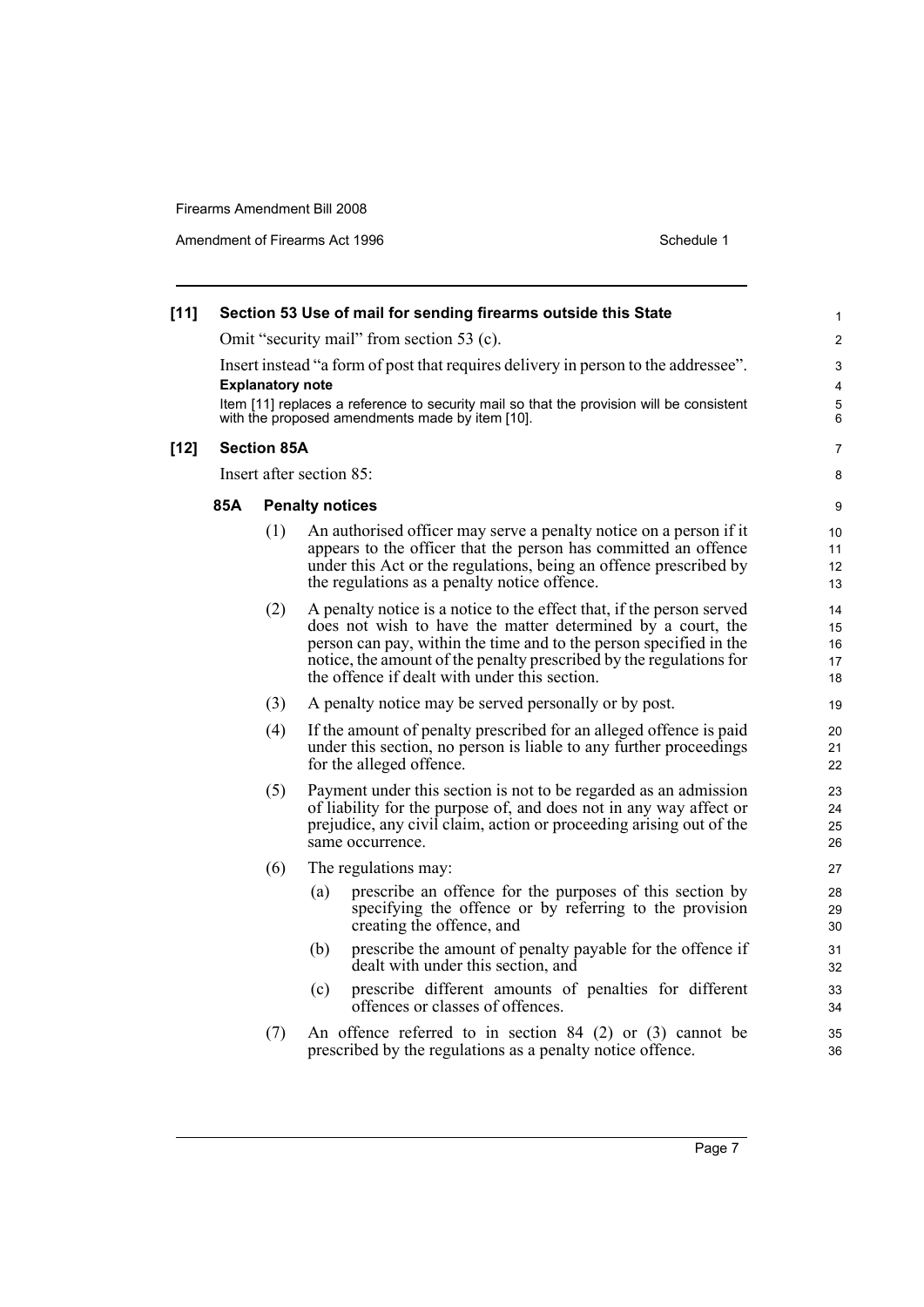|        |        | (8)                     | The amount of a penalty prescribed under this section for an<br>offence is not to exceed the maximum amount of penalty that<br>could be imposed for the offence by a court.       | $\mathbf{1}$<br>$\overline{2}$<br>3 |
|--------|--------|-------------------------|-----------------------------------------------------------------------------------------------------------------------------------------------------------------------------------|-------------------------------------|
|        |        | (9)                     | This section does not limit the operation of any other provision<br>of, or made under, this or any other Act relating to proceedings<br>that may be taken in respect of offences. | 4<br>5<br>6                         |
|        |        | (10)                    | In this section:                                                                                                                                                                  | $\overline{7}$                      |
|        |        |                         | <i>authorised officer means:</i>                                                                                                                                                  | 8                                   |
|        |        |                         | a police officer, or<br>(a)                                                                                                                                                       | 9                                   |
|        |        |                         | any other member of the NSW Police Force authorised in<br>(b)<br>writing by the Commissioner for the purposes of this<br>section.                                                 | 10<br>11<br>12                      |
|        |        | <b>Explanatory note</b> |                                                                                                                                                                                   | 13                                  |
|        |        |                         | Item [12] provides for the issuing of penalty notices for certain summary offences under<br>the Act and regulations.                                                              | 14<br>15                            |
| $[13]$ |        |                         | <b>Schedule 3 Savings and transitional provisions</b>                                                                                                                             | 16                                  |
|        |        |                         | Insert after clause $1(1)(e)$ :                                                                                                                                                   | 17                                  |
|        |        |                         | (f)<br>the Firearms Amendment Act 2008.                                                                                                                                           | 18                                  |
|        |        | <b>Explanatory note</b> |                                                                                                                                                                                   | 19                                  |
|        |        |                         | Item [13] enables regulations of a savings and transitional nature to be made as a<br>consequence of the proposed Act.                                                            | 20<br>21                            |
| $[14]$ |        | <b>Schedule 3</b>       |                                                                                                                                                                                   | 22                                  |
|        |        | Insert after Part 6:    |                                                                                                                                                                                   | 23                                  |
|        | Part 7 |                         | Provisions consequent on enactment of<br><b>Firearms Amendment Act 2008</b>                                                                                                       | 24                                  |
|        |        |                         |                                                                                                                                                                                   | 25                                  |
|        | 24     |                         | <b>Theatrical armourers</b>                                                                                                                                                       | 26                                  |
|        |        | (1)                     | In this clause:                                                                                                                                                                   | 27                                  |
|        |        |                         | <i>existing permit</i> means a theatrical armourer's permit issued<br>under the Firearms Regulation 2006 and in force immediately<br>before the commencement of this clause.      | 28<br>29<br>30                      |
|        |        | (2)                     | An existing permit is taken to be a firearms dealer licence issued<br>under this Act authorising the licence holder to carry on business<br>as a theatrical armourer.             | 31<br>32<br>33                      |
|        |        | (3)                     | The conditions to which the existing permit was subject are taken<br>to be conditions imposed on the firearms dealer licence                                                      | 34<br>35                            |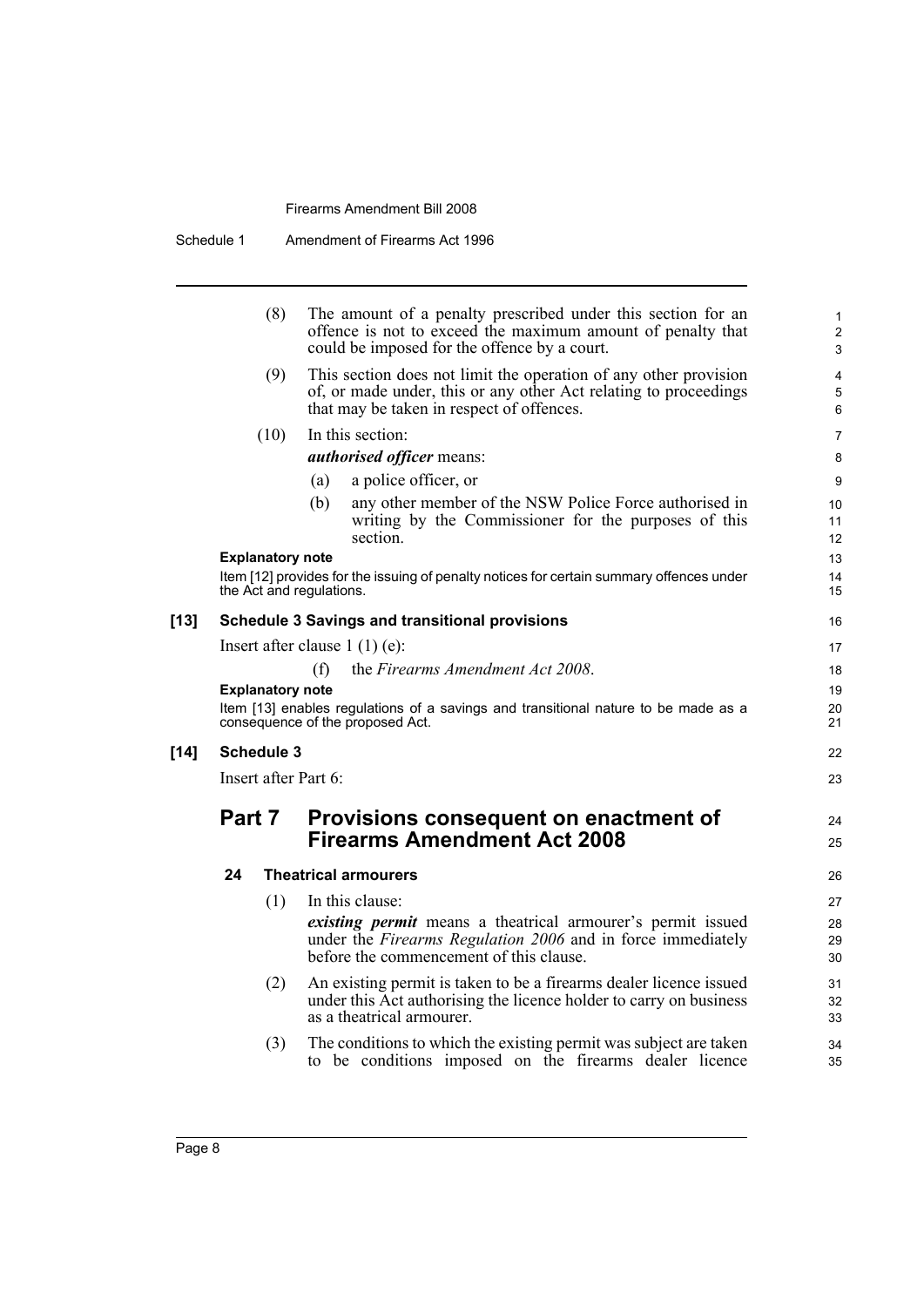Amendment of Firearms Act 1996 Schedule 1

concerned. Any such conditions may be varied or revoked in accordance with this Act.

(4) Any such licence continues in force, unless it is sooner surrendered or revoked under this Act, for the remainder of the term for which the existing permit was issued.

### **Explanatory note**

Item [14] converts existing theatrical armourers permits into firearms dealer licences.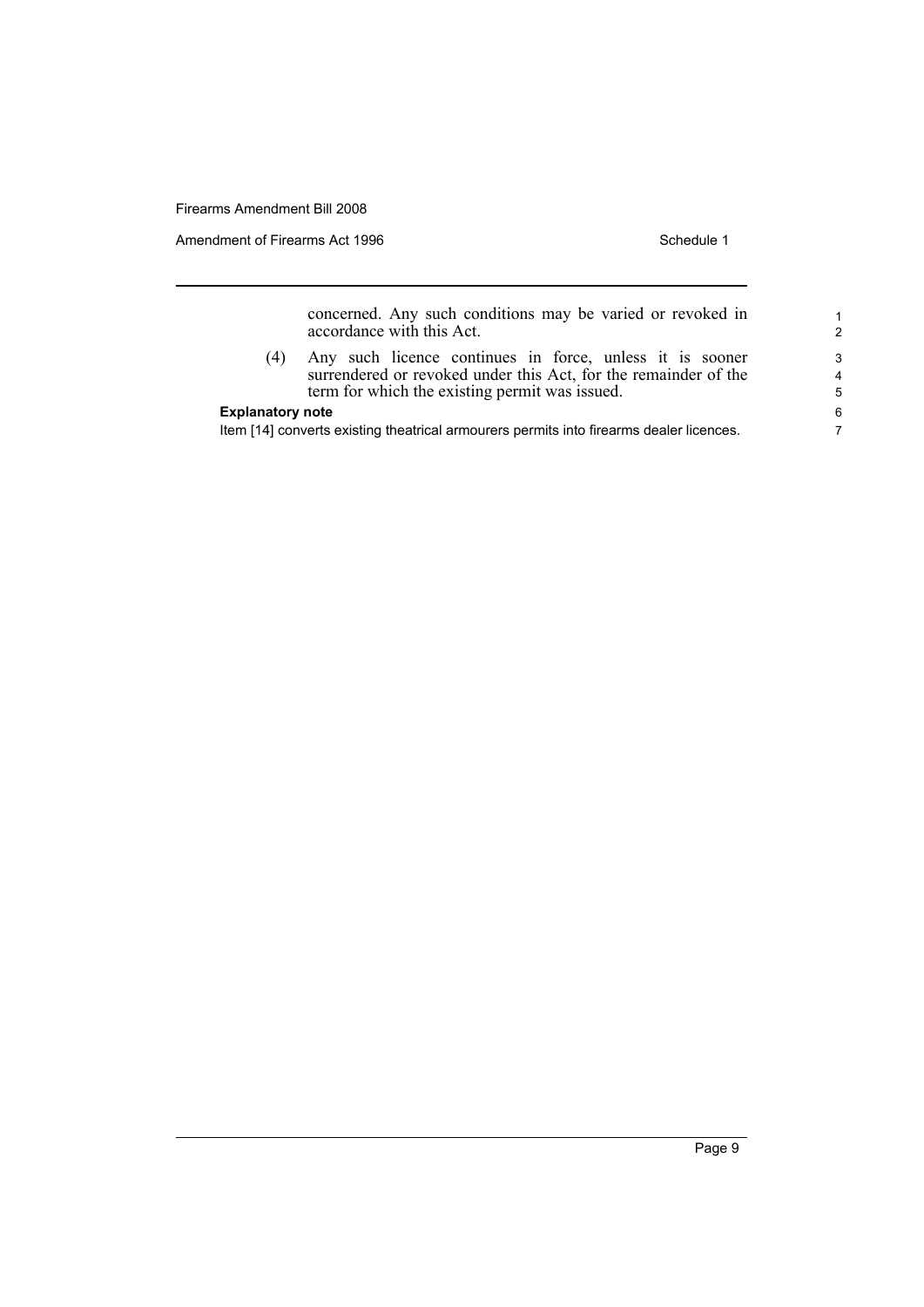Schedule 2 Amendment of Firearms Regulation 2006

## <span id="page-11-0"></span>**Schedule 2 Amendment of Firearms Regulation 2006**

(Section 4)

1

### **[1] Clause 16 Requirement to notify Commissioner of address where firearms are kept**

Insert after clause 16 (1):

(1A) Subclause (1) does not apply if the licence or permit holder has already provided the information referred to in that subclause to the Commissioner in connection with the application for the permit to acquire the firearm concerned.

#### **Explanatory note**

Item [1] provides that the current requirement to notify the Commissioner, when acquiring a firearm, of the address where the firearm is to be kept when not being used and the arrangements for the safe keeping and storage of the firearm does not apply if that information has already been provided to the Commissioner.

#### **[2] Clause 17 Renewal of licence or permit**

Insert at the end of the clause:

(2) At least 60 days before the date on which a licence or permit is due to expire, the Commissioner is to notify the licence or permit holder in writing that the licence or permit is due to expire on the date specified in the notice.

#### **Explanatory note**

Item [2] requires the Commissioner to notify licence and permit holders of the date on which the licence or permit is due to expire.

#### **[3] Clause 29 Recreational hunting/vermin control—persons who are members of approved hunting clubs**

Insert ", but only if membership of the club is the sole ground on which the licensee has established that genuine reason" after "comply with clause 96 (1) (c)" in clause 29 (1).

#### **Explanatory note**

Item [3] makes it clear that the requirement for a member of an approved hunting club to participate in the club's events only applies if the member relies on the club membership as the sole ground for establishing the genuine reason of recreational hunting/vermin control.

### **[4] Clause 31 Practising at approved ranges**

Omit clause 31 (3) (b). Insert instead:

(b) is to cause the name and licence number of the person using the shooting range under this clause to be recorded, and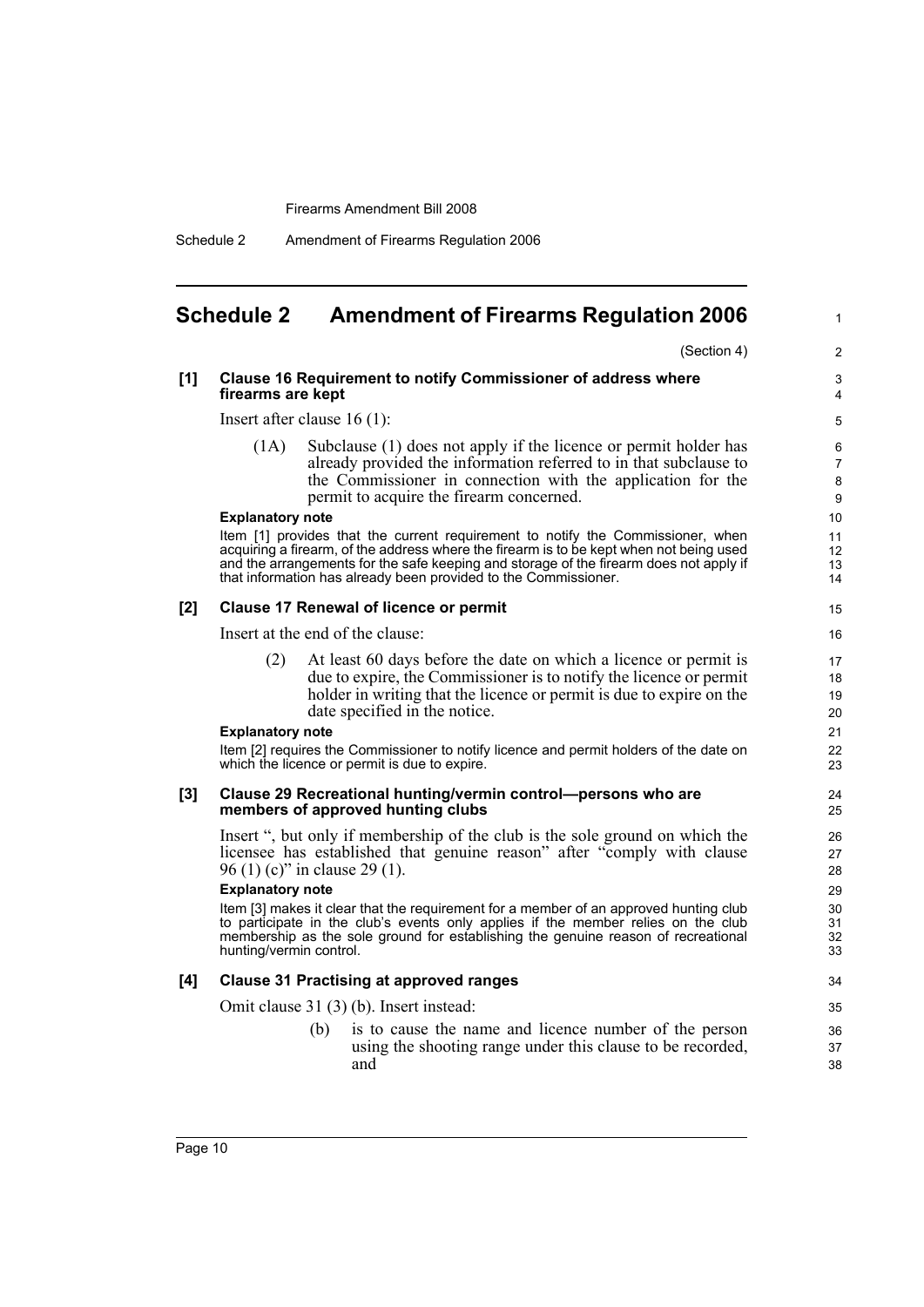Amendment of Firearms Regulation 2006 Schedule 2

#### **Explanatory note**

Item [4] modifies the requirement for the holder of the approval of a shooting range to record details of the non-target shooters (eg recreational hunters) who use the range for practising or for the sighting in firearms.

## **[5] Clause 35A**

Insert after clause 35:

#### **35A Theatrical armourers**

- (1) In addition to the authority conferred under the Act, a firearms dealer licence issued to a theatrical armourer authorises:
	- (a) the licensee and any authorised employee of the licensee to instruct and supervise actors and other persons involved in a film, television or theatrical production in the possession and use of firearms for the purposes of the production, and
	- (b) the actors and other persons involved in the production to possess and use the firearms, but only while under the supervision and control of the licensee or authorised employee of the licensee.
- (2) A firearms dealer licence issued to a theatrical armourer is subject to the following conditions:
	- (a) any firearm used in the production must be maintained in a safe working condition,
	- (b) the licensee must comply with any requirements determined by the Commissioner in relation to the safe keeping of firearms that the licensee is authorised to possess,
	- (c) the licensee must ensure that any employee who is authorised by the Commissioner to possess or use firearms under the licence is properly trained in the safe handling of firearms and is suitably qualified to carry out the functions of a theatrical armourer.
- (3) The licensee must, while acting under the authority conferred by subclause (1):
	- (a) keep in the approved form a register in which particulars of the following matters are kept:
		- (i) the types, and registration numbers, of firearms authorised under the licence,
		- (ii) the name of each person authorised to possess and use any such firearm, and the periods for which each such person had possession or use of the firearm,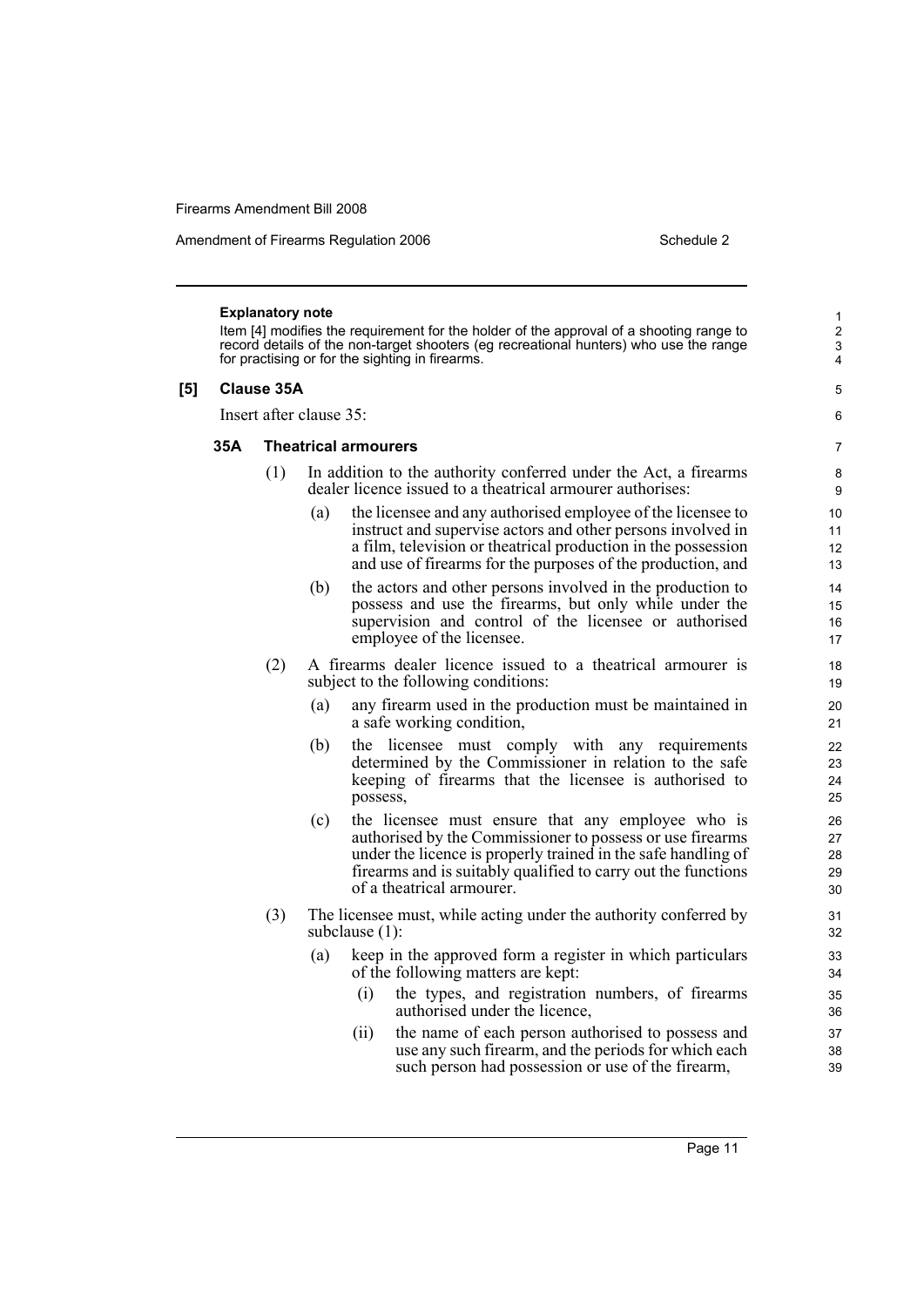Schedule 2 Amendment of Firearms Regulation 2006

|     |                                     |     | (iii) | the periods for which any firearm was removed<br>from safe storage, and                                                                                                                                                                                                                                                                                                                                                                                                                                       | $\mathbf{1}$<br>$\overline{2}$   |
|-----|-------------------------------------|-----|-------|---------------------------------------------------------------------------------------------------------------------------------------------------------------------------------------------------------------------------------------------------------------------------------------------------------------------------------------------------------------------------------------------------------------------------------------------------------------------------------------------------------------|----------------------------------|
|     |                                     | (b) |       | ensure that the register is kept in a place of safe keeping<br>(not being a place in which any firearms are kept), and                                                                                                                                                                                                                                                                                                                                                                                        | 3<br>4                           |
|     |                                     | (c) |       | ensure that each entry that is made in the register is<br>maintained for not less than 3 years after it is made, and                                                                                                                                                                                                                                                                                                                                                                                          | 5<br>6                           |
|     |                                     | (d) |       | if requested to do so by a police officer at any time,<br>immediately produce the register to the officer and allow<br>the officer to inspect, and make copies of any entry<br>contained in, the register.                                                                                                                                                                                                                                                                                                    | 7<br>8<br>9<br>10                |
|     |                                     |     |       | Maximum penalty: 50 penalty units.                                                                                                                                                                                                                                                                                                                                                                                                                                                                            | 11                               |
|     | <b>Explanatory note</b>             |     |       |                                                                                                                                                                                                                                                                                                                                                                                                                                                                                                               | $12 \overline{ }$                |
|     |                                     |     |       | Item [5] provides that the authority conferred by a firearms dealer licence issued to a<br>theatrical armourer extends, as is the case at present under a theatrical armourer's<br>permit, to the use of firearms by the actors and other persons involved in the film,<br>television or theatrical production concerned. The proposed clause also replicates<br>certain requirements and conditions that currently apply in relation to a theatrical<br>armourer's permit under clause 53 of the Regulation. | 13<br>14<br>15<br>16<br>17<br>18 |
| [6] | <b>Clause 50 (6)</b>                |     |       |                                                                                                                                                                                                                                                                                                                                                                                                                                                                                                               | 19                               |
|     | Omit the subclause.                 |     |       |                                                                                                                                                                                                                                                                                                                                                                                                                                                                                                               | 20                               |
|     | <b>Explanatory note</b>             |     |       |                                                                                                                                                                                                                                                                                                                                                                                                                                                                                                               | 21                               |
|     |                                     |     |       | Item [6] removes the restriction that prevents an heirloom permit being issued to a<br>person if the person already has such a permit.                                                                                                                                                                                                                                                                                                                                                                        | 22<br>23                         |
| [7] | production                          |     |       | Clause 52 Permit for firearms used in film, television or theatrical                                                                                                                                                                                                                                                                                                                                                                                                                                          | 24<br>25                         |
|     |                                     |     |       | Omit "the holder of a theatrical armourer's permit" wherever occurring from<br>clause 52 $(5)$ (b) and paragraph (b) of the note at the end of the clause.                                                                                                                                                                                                                                                                                                                                                    | 26<br>27                         |
|     |                                     |     |       | Insert instead "a licensed theatrical armourer".                                                                                                                                                                                                                                                                                                                                                                                                                                                              | 28                               |
| [8] |                                     |     |       | <b>Clause 53 Theatrical armourer's permit</b>                                                                                                                                                                                                                                                                                                                                                                                                                                                                 | 29                               |
|     | Omit the clause.                    |     |       |                                                                                                                                                                                                                                                                                                                                                                                                                                                                                                               | 30                               |
|     | <b>Explanatory note</b>             |     |       |                                                                                                                                                                                                                                                                                                                                                                                                                                                                                                               | 31                               |
|     |                                     |     |       | Items [7] and [8] are consequential on the amendments made by Schedule 1 relating<br>to theatrical armourers being licensed as firearm dealers.                                                                                                                                                                                                                                                                                                                                                               | 32<br>33                         |
| [9] | re-enactments                       |     |       | Clause 61 Permit for non-prohibited firearms used in historical                                                                                                                                                                                                                                                                                                                                                                                                                                               | 34<br>35                         |
|     | Omit clause 61 (2). Insert instead: |     |       |                                                                                                                                                                                                                                                                                                                                                                                                                                                                                                               | 36                               |
|     | (2)                                 |     |       | A historical re-enactment organiser's permit also authorises any                                                                                                                                                                                                                                                                                                                                                                                                                                              | 37                               |
|     |                                     |     |       | person who is the holder of a licence to use any firearm:                                                                                                                                                                                                                                                                                                                                                                                                                                                     | 38                               |
|     |                                     | (a) |       | that is not a prohibited firearm, and                                                                                                                                                                                                                                                                                                                                                                                                                                                                         | 39                               |
|     |                                     |     |       |                                                                                                                                                                                                                                                                                                                                                                                                                                                                                                               |                                  |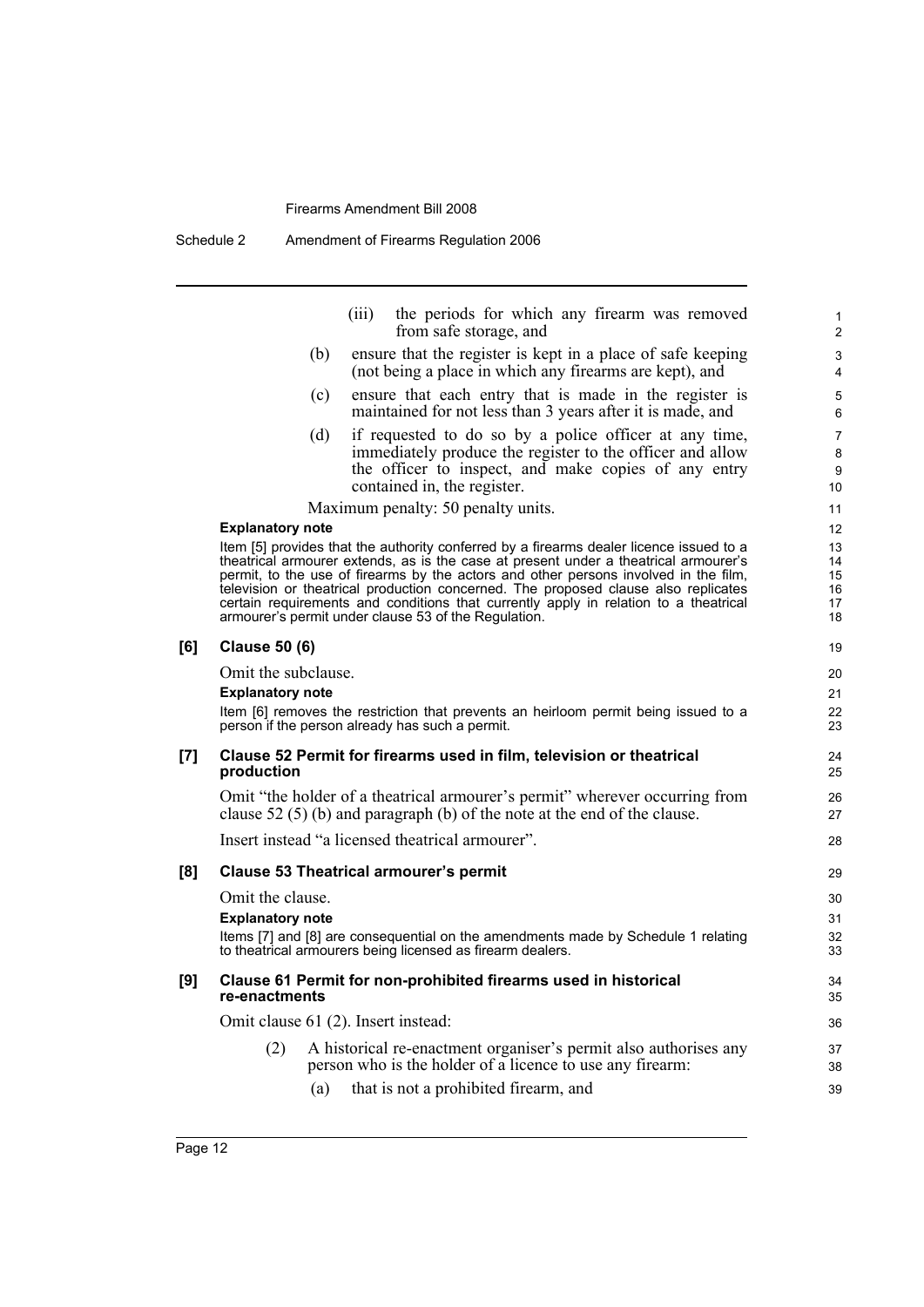|        |                         | (b)<br>that the person is authorised to possess or use under a<br>licence.                                                                                                                                                                                                                                                                                                                                                                                                                                         | 1<br>$\overline{c}$                        |
|--------|-------------------------|--------------------------------------------------------------------------------------------------------------------------------------------------------------------------------------------------------------------------------------------------------------------------------------------------------------------------------------------------------------------------------------------------------------------------------------------------------------------------------------------------------------------|--------------------------------------------|
|        |                         | for the purposes of participating in any historical re-enactment<br>event conducted under the authority of a historical re-enactment<br>organiser's permit.                                                                                                                                                                                                                                                                                                                                                        | 3<br>4<br>5                                |
|        | <b>Explanatory note</b> |                                                                                                                                                                                                                                                                                                                                                                                                                                                                                                                    | 6                                          |
|        |                         | Item [9] provides that the authority conferred by a historical re-enactment organiser's<br>permit extends to those persons who are participating in the historical re-enactment to<br>which the permit relates. As a consequence of the amendment, the participants in the<br>authorised event will no longer need to hold a separate historical re-enactment<br>participant's permit. Such participants are already required to have a licence to use the<br>firearms concerned and this requirement will remain. | $\overline{7}$<br>8<br>9<br>10<br>11<br>12 |
| $[10]$ | Clause 61 (3) (b)       |                                                                                                                                                                                                                                                                                                                                                                                                                                                                                                                    | 13                                         |
|        | Omit the paragraph.     |                                                                                                                                                                                                                                                                                                                                                                                                                                                                                                                    | 14                                         |
|        | <b>Explanatory note</b> |                                                                                                                                                                                                                                                                                                                                                                                                                                                                                                                    | 15                                         |
|        |                         | Item [10] removes the requirement that the applicant for a historical re-enactment<br>organiser's permit must provide the Commissioner with details of each licensee who<br>will be participating in the event to which the application relates.                                                                                                                                                                                                                                                                   | 16<br>17<br>18                             |
| $[11]$ | Clause 61 (3) (c)       |                                                                                                                                                                                                                                                                                                                                                                                                                                                                                                                    | 19                                         |
|        |                         | Insert "kinds of" before "firearms".                                                                                                                                                                                                                                                                                                                                                                                                                                                                               | 20                                         |
|        | <b>Explanatory note</b> |                                                                                                                                                                                                                                                                                                                                                                                                                                                                                                                    | 21                                         |
|        |                         | Item [11] provides that the applicant for a historical re-enactment organiser's permit<br>must provide the Commissioner with details of the kinds of firearms to be used in the<br>event rather than the details of each firearm to be used.                                                                                                                                                                                                                                                                       | 22<br>23<br>24                             |
| $[12]$ | Clause 61 (5) and (6)   |                                                                                                                                                                                                                                                                                                                                                                                                                                                                                                                    | 25                                         |
|        |                         | Omit "A permit under this clause" wherever occurring.                                                                                                                                                                                                                                                                                                                                                                                                                                                              | 26                                         |
|        |                         | Insert instead "A historical re-enactment organiser's permit".                                                                                                                                                                                                                                                                                                                                                                                                                                                     | 27                                         |
| $[13]$ | <b>Clause 61 (7)</b>    |                                                                                                                                                                                                                                                                                                                                                                                                                                                                                                                    | 28                                         |
|        | Omit the subclause.     |                                                                                                                                                                                                                                                                                                                                                                                                                                                                                                                    | 29                                         |
|        | <b>Explanatory note</b> |                                                                                                                                                                                                                                                                                                                                                                                                                                                                                                                    | 30                                         |
|        |                         | Items [12] and [13] are consequential on the amendment made by item [9].                                                                                                                                                                                                                                                                                                                                                                                                                                           | 31                                         |
| $[14]$ |                         | <b>Clause 65 Arms fair permits</b>                                                                                                                                                                                                                                                                                                                                                                                                                                                                                 | 32                                         |
|        |                         | Omit clause 65 (2). Insert instead:                                                                                                                                                                                                                                                                                                                                                                                                                                                                                | 33                                         |
|        | (2)                     | An arms fair permit also authorises any person who is a licensed                                                                                                                                                                                                                                                                                                                                                                                                                                                   | 34                                         |
|        |                         | firearms dealer or the holder of a firearms collector licence or an                                                                                                                                                                                                                                                                                                                                                                                                                                                | 35                                         |
|        |                         | ammunition collector permit to participate in an arms fair that is<br>the subject of an arms fair permit.                                                                                                                                                                                                                                                                                                                                                                                                          | 36<br>37                                   |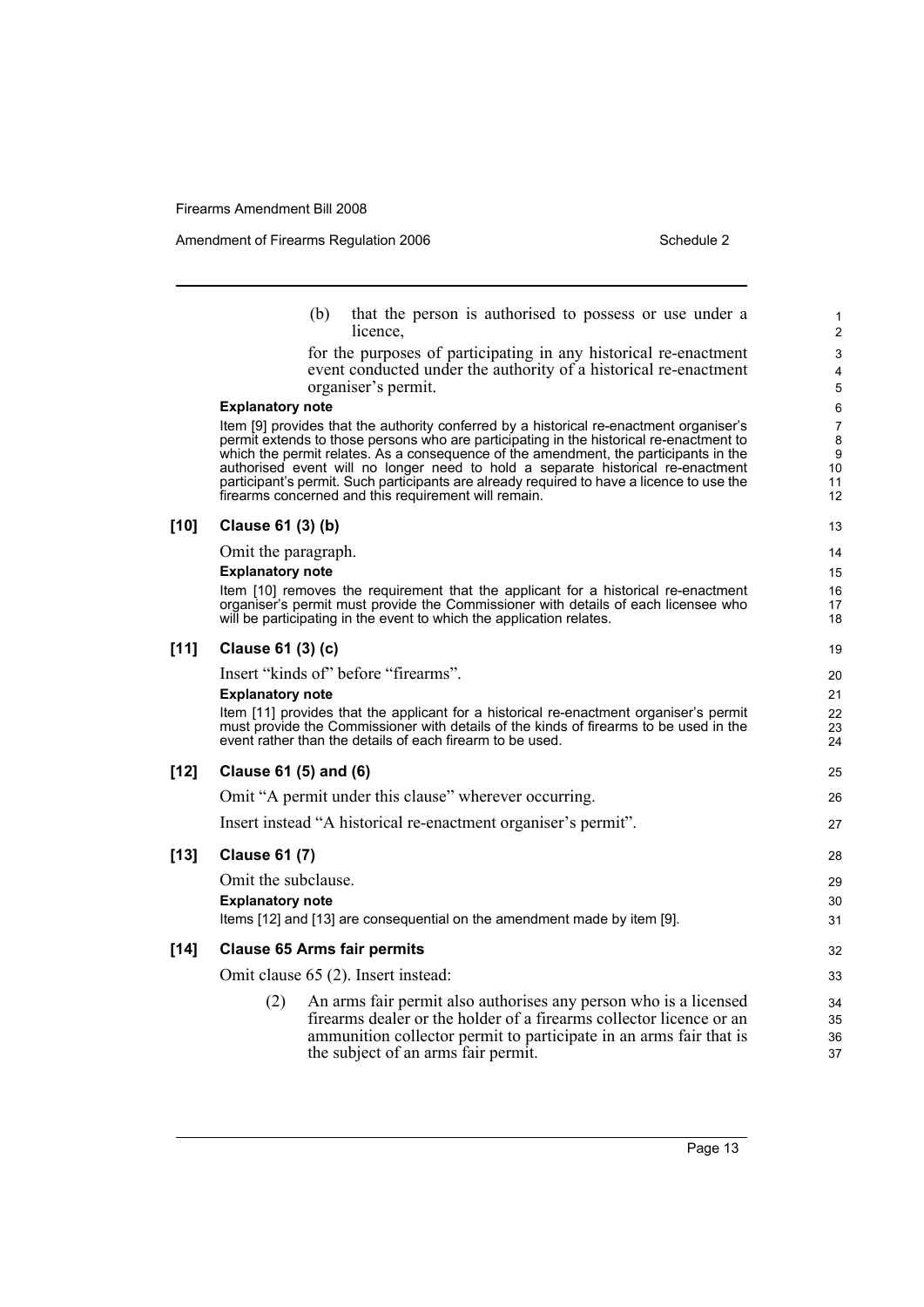| Schedule 2 | Amendment of Firearms Regulation 2006 |  |
|------------|---------------------------------------|--|
|------------|---------------------------------------|--|

|        | (2A)<br>The authority conferred by a firearms dealer licence extends, to<br>the extent that the licensee is participating in an arms fair that is<br>the subject of an arms fair permit, to the sale by the licensee at the<br>arms fair of any firearms or firearm parts to which the licence<br>applies, or any ammunition for those firearms, but only if the sale<br>is conducted in accordance with the Act.                                                                                                                           | 1<br>$\overline{2}$<br>3<br>$\overline{\mathbf{4}}$<br>5<br>6 |
|--------|---------------------------------------------------------------------------------------------------------------------------------------------------------------------------------------------------------------------------------------------------------------------------------------------------------------------------------------------------------------------------------------------------------------------------------------------------------------------------------------------------------------------------------------------|---------------------------------------------------------------|
|        | <b>Explanatory note</b>                                                                                                                                                                                                                                                                                                                                                                                                                                                                                                                     | $\overline{7}$                                                |
|        | Item [14] provides that the authority conferred by an arms fair permit extends to those<br>persons (such as firearms dealers) who are participating in the arms fair to which the<br>permit relates. As a consequence of the amendment, the participants in an authorised<br>arms fair will no longer need to hold a separate arms fair participant's permit.                                                                                                                                                                               | 8<br>9<br>10<br>11                                            |
| $[15]$ | Clause 65 (5)–(7) and (9)                                                                                                                                                                                                                                                                                                                                                                                                                                                                                                                   | 12                                                            |
|        | Omit the subclauses.                                                                                                                                                                                                                                                                                                                                                                                                                                                                                                                        | 13                                                            |
|        |                                                                                                                                                                                                                                                                                                                                                                                                                                                                                                                                             |                                                               |
| $[16]$ | <b>Clause 65 (8)</b>                                                                                                                                                                                                                                                                                                                                                                                                                                                                                                                        | 14                                                            |
|        | Omit "A permit under this clause". Insert instead "An arms fair permit".                                                                                                                                                                                                                                                                                                                                                                                                                                                                    | 15                                                            |
|        | <b>Explanatory note</b>                                                                                                                                                                                                                                                                                                                                                                                                                                                                                                                     | 16                                                            |
|        | Items [15] and [16] are consequential on the amendment made by item [14].                                                                                                                                                                                                                                                                                                                                                                                                                                                                   | 17                                                            |
| $[17]$ | <b>Clause 88 Special conditions relating to shooting ranges</b>                                                                                                                                                                                                                                                                                                                                                                                                                                                                             | 18                                                            |
|        | Omit clause 88 (a). Insert instead:                                                                                                                                                                                                                                                                                                                                                                                                                                                                                                         | 19                                                            |
|        | section 6B of the Act applies in relation to the person, or<br>(a)                                                                                                                                                                                                                                                                                                                                                                                                                                                                          | 20                                                            |
|        | <b>Explanatory note</b>                                                                                                                                                                                                                                                                                                                                                                                                                                                                                                                     | 21                                                            |
|        | Item [17] is consequential on the insertion of proposed section 6B into the Firearms Act<br>1996 (see Schedule 1 [3]).                                                                                                                                                                                                                                                                                                                                                                                                                      | 22<br>23                                                      |
| $[18]$ | <b>Clause 92 Revocation of approval of club</b>                                                                                                                                                                                                                                                                                                                                                                                                                                                                                             | 24                                                            |
|        | Omit clause $92(2)(d)$ and (e).                                                                                                                                                                                                                                                                                                                                                                                                                                                                                                             | 25                                                            |
|        | <b>Explanatory note</b>                                                                                                                                                                                                                                                                                                                                                                                                                                                                                                                     | 26                                                            |
|        | Item [18] provides that the failure by an approved firearms club to disqualify any<br>member who has been convicted of a firearms offence (and who is therefore not<br>authorised to possess or use a firearm) is no longer a specific ground on which the<br>Commissioner may revoke the approval of the club. However, it will remain an offence<br>for a range official (or any other licensed person) to permit an unauthorised person to<br>possess or use a firearm (see section 19 (2) (b) of the Act and Part 8 of the Regulation). | 27<br>28<br>29<br>30<br>31<br>32                              |
| $[19]$ | <b>Clause 92A</b>                                                                                                                                                                                                                                                                                                                                                                                                                                                                                                                           | 33                                                            |
|        | Insert after clause 92:                                                                                                                                                                                                                                                                                                                                                                                                                                                                                                                     | 34                                                            |
|        | 92A<br>Members convicted of disqualifying offences not permitted to take<br>part in club activities involving firearms                                                                                                                                                                                                                                                                                                                                                                                                                      | 35<br>36                                                      |
|        | If a member of a club is convicted of an offence referred to in<br>clause 5, the person who is the secretary of the club (or, if there                                                                                                                                                                                                                                                                                                                                                                                                      | 37<br>38                                                      |
|        |                                                                                                                                                                                                                                                                                                                                                                                                                                                                                                                                             |                                                               |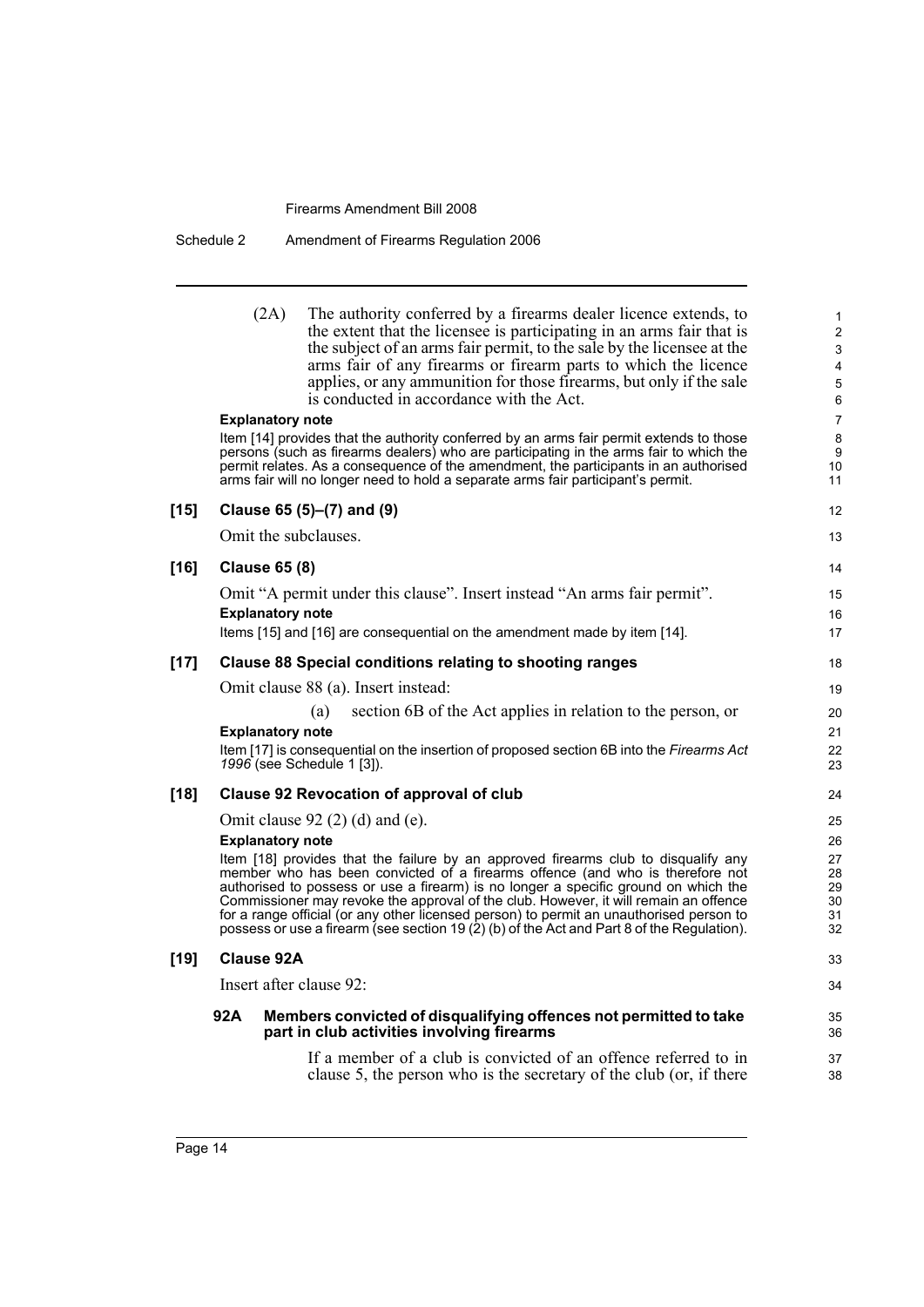Amendment of Firearms Regulation 2006 Schedule 2

is no secretary, the person who occupies the most senior executive position in the club) must, as soon as practicable after the person is made aware of that conviction, take such action as is reasonably within the person's capacity to prevent the club member from participating in any activity of the club that involves the possession or use of firearms. Maximum penalty: 50 penalty units. **Explanatory note** Item [19] deals with participation in club activities by persons who have been convicted of certain offences. **[20] Clause 96 Participation requirements for club members** Insert ", but only if the licence is issued for the genuine reason of recreational hunting/vermin control and the person's membership of the club is the sole ground on which that genuine reason is established" after "training" in clause  $96(1)(c)$ . **Explanatory note** Item [20] makes it clear that the requirement for a member of an approved hunting club to participate in the club's events only applies if the member relies on the club membership as the sole ground for establishing the genuine reason of recreational hunting/vermin control. **[21] Clause 99 Fees** Insert "or  $(h1)$ " after " $(h)$ " in clause 99 $(1)$   $(g)$ . **[22] Clause 99 (1) (h1)** Insert after clause 99 (1) (h): (h1) application fee for an initial or subsequent firearms dealer's licence to be held by a theatrical armourer—\$500, **[23] Clause 99 (1) (j)** Omit the paragraph. **Explanatory note** Items [21]–[23] are consequential on the amendments made by Schedule 1 relating to theatrical armourers being licensed as firearms dealers. **[24] Clause 110** Omit the clause. Insert instead: **110 Requirements relating to exemption for unlicensed persons shooting on approved ranges and for persons undertaking firearms safety training courses** (1) The purpose of this clause is to prescribe requirements relating to the exemption under section 6B of the Act of persons from the 1 2 3 4 5 6 7 8 9 10 11 12 13 14 15 16 17 18 19 20 21 22 23 24 25 26 27 28 29 30 31 32 33 34 35 36 37 38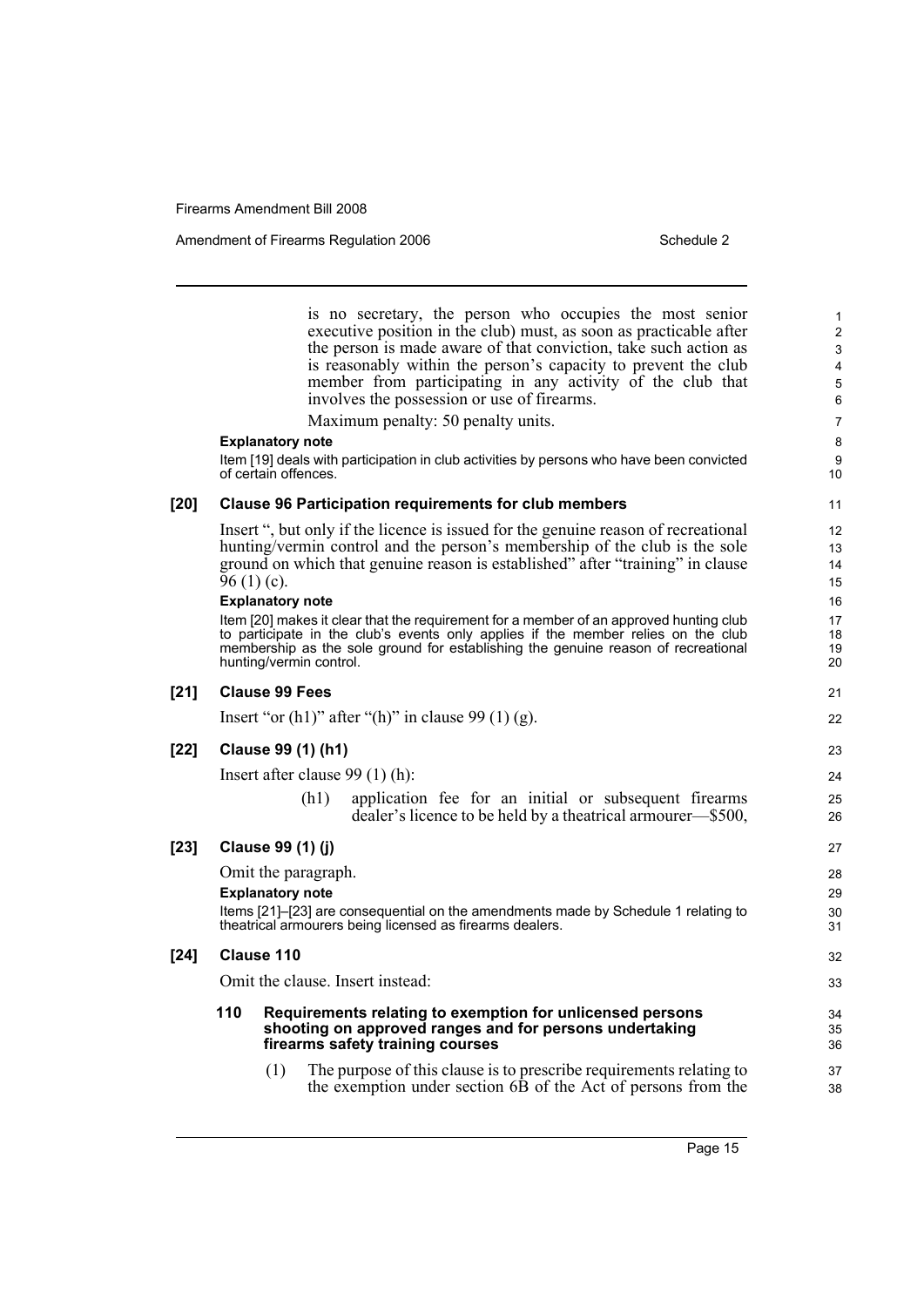Schedule 2 Amendment of Firearms Regulation 2006

requirement to be authorised by a licence or permit to possess or use a firearm.

- (2) It is a condition of the approval under clause 87 of a shooting range that a club or range official must ensure that each person who, in accordance with section 6B (1) (a) of the Act, possesses or uses a firearm at the shooting range but who is not authorised by a licence or permit to do so completes and signs a form containing the following questions before the person uses any firearm at the shooting range:
	- (a) Have you, in New South Wales or elsewhere:
		- (i) been refused or prohibited from holding a firearms licence or permit or had a firearms licence or permit suspended, cancelled or revoked?
		- (ii) been the subject of a firearms prohibition order?
		- (iii) within the last 10 years, been convicted of an offence involving firearms, weapons, prohibited drugs, robbery, violence or terrorism?
		- (iv) within the last 10 years, been convicted of an offence of a sexual nature?
		- (v) within the last 10 years, been the subject of a family law or domestic violence order or an apprehended violence order (other than an order that was revoked)?
	- (b) Are you currently, in New South Wales or elsewhere:
		- (i) subject to a good behaviour bond?
		- (ii) subject to an interim apprehended violence order?
		- (iii) suffering from any mental illness or other disorder that may prevent you from using a firearm safely?
- (3) It is a condition of the approval under clause 122 (4) of a person to be an instructor for a firearms safety training course that the person must ensure that each person who, in accordance with section 6B (1) (b) of the Act, possesses or uses a firearm while participating in the course but who is not authorised by a licence or permit to do so, completes and signs a form containing the questions set out in subclause (2) before the person uses any firearm as part of the course.
- (4) It is a condition of any such approval referred to in subclause (2) or (3) that the club or range official, or the instructor, as the case requires, must:
	- (a) prevent a person from possessing or using a firearm at the shooting range, or as part of the course, if the person has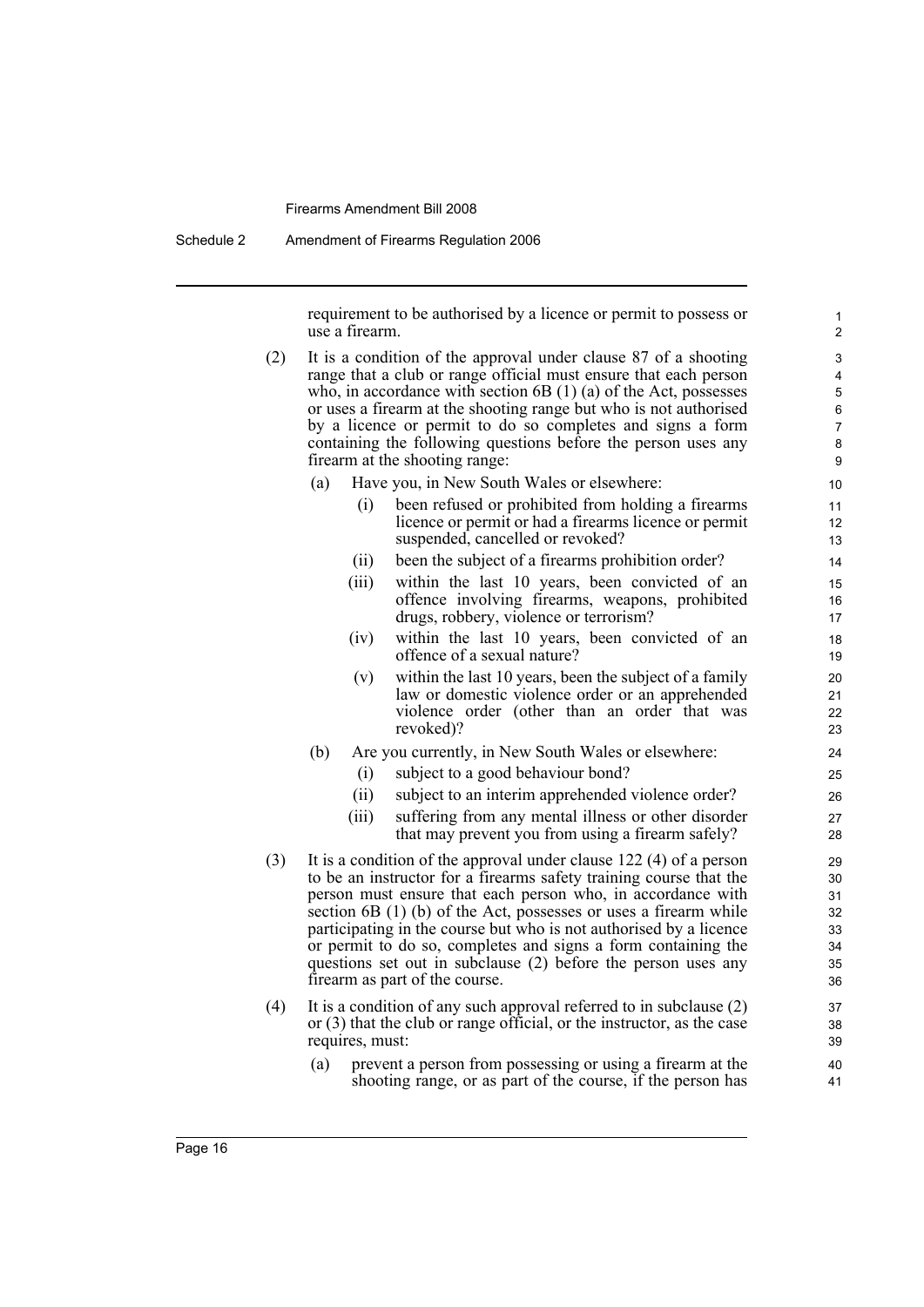Amendment of Firearms Regulation 2006 Schedule 2

answered "Yes" to any of the questions set out in subclause (2), and

- (b) record the name, address and date of birth of each person who possesses or uses a firearm at the shooting range, or as part of the course, in accordance with section 6B of the Act, and
- (c) make available for inspection, by the Firearms Registry of the NSW Police Force, any record made under paragraph (b) and any completed and signed forms under subclause (2) or (3).
- (5) Without limiting the operation of subclause (4) (a), if the person concerned has answered "Yes" to any of the questions set out in subclause (2), the club or range official, or the instructor, as the case requires, must prevent the person from possessing or using a firearm at the shooting range or as part of the course. Maximum penalty: 50 penalty units.
	-
- (6) The club or range official, or the instructor, as the case requires, must ensure that the person who is possessing or using a firearm at the shooting range, or as part of the course, does so only while under direct supervision as required by section 6B (1) of the Act. Maximum penalty: 50 penalty units.
- (7) The record under subclause (4) (b) must also include details of the photo identification of the person concerned or, if the person is a minor, details of the photo identification of a parent or guardian of the minor and a copy of the parent's or guardian's written consent to the minor possessing or using the firearm.
- (8) In this clause:

#### *club or range official* means:

- (a) in the case of a club within the meaning of Part 9—a member of the club who has been authorised for the purposes of this clause by the secretary or other relevant office holder of the club, or
- (b) in the case of a shooting range—a person authorised for the purposes of this clause by the holder of the approval of the range under Part 8.

#### **Explanatory note**

Item [24] modifies the requirements that apply in relation to the current exemptions under the Regulation for unlicensed persons shooting on ranges and person who are undertaking approved firearms safety training courses. These exemptions are being transferred to the Act (see Schedule 1 [3]). The requirements are similar to those that apply in relation to open day participants under clause 66 of the Regulation. The item also inserts additional related offences.